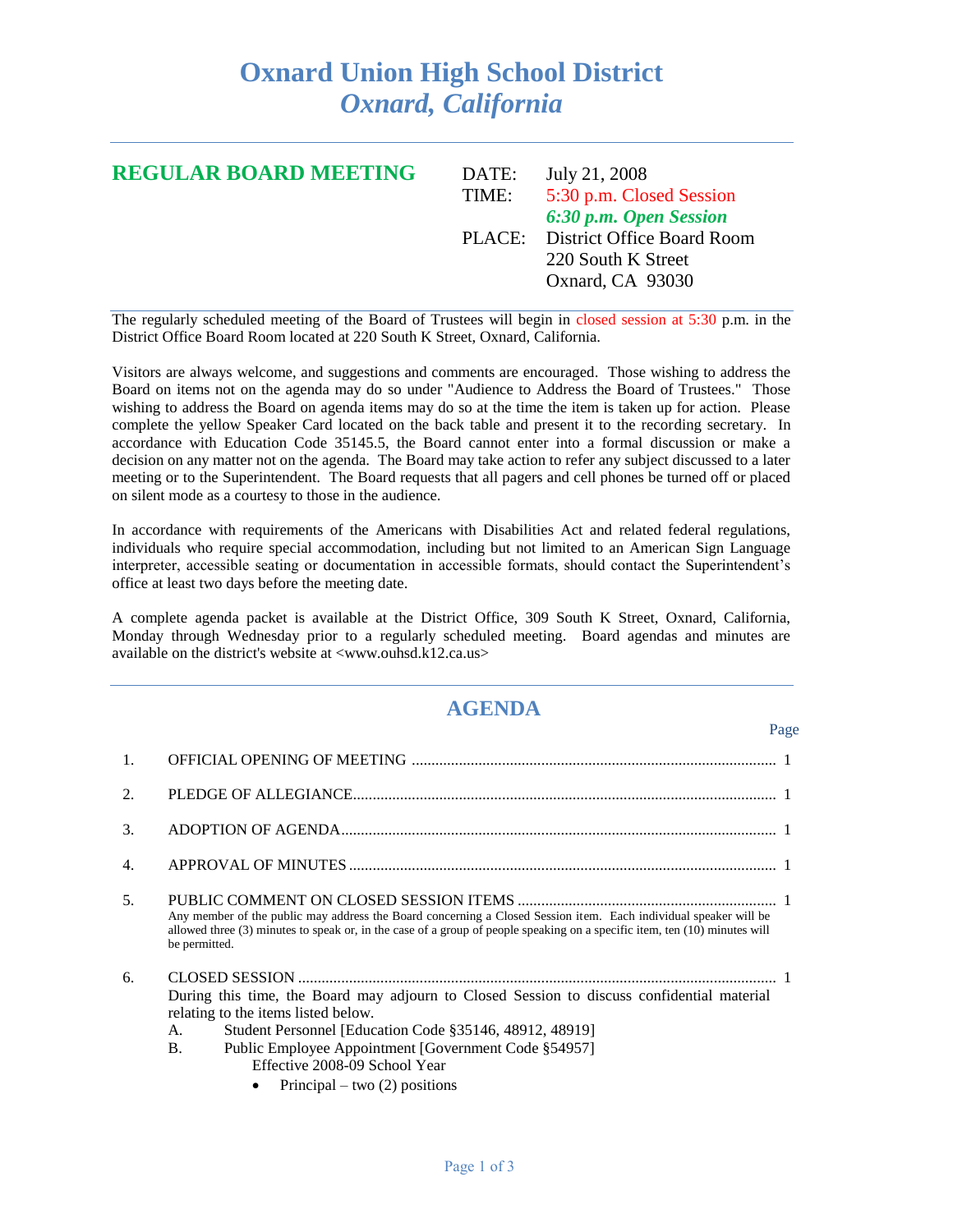Board Meeting Agenda

| July 21, 2008 |                                                                                                                                                                                                                                                                                                                                                                                                                                                                                                                                                                         | Page                                                                                                                                                                        |  |  |  |
|---------------|-------------------------------------------------------------------------------------------------------------------------------------------------------------------------------------------------------------------------------------------------------------------------------------------------------------------------------------------------------------------------------------------------------------------------------------------------------------------------------------------------------------------------------------------------------------------------|-----------------------------------------------------------------------------------------------------------------------------------------------------------------------------|--|--|--|
|               |                                                                                                                                                                                                                                                                                                                                                                                                                                                                                                                                                                         |                                                                                                                                                                             |  |  |  |
| 6.            | C.                                                                                                                                                                                                                                                                                                                                                                                                                                                                                                                                                                      | Conference with Legal Counsel - Anticipated Litigation [Government Code §54956.9(b)]<br>Significant exposure to litigation one (1) case                                     |  |  |  |
| 7.            | $(6:30 p.m. - Time Approximate)$                                                                                                                                                                                                                                                                                                                                                                                                                                                                                                                                        |                                                                                                                                                                             |  |  |  |
| 8.            | Those persons wishing to address the Board may do so at this time by completing a yellow Speaker Card, located on the back<br>table, and presenting it to the recording secretary. Please address your comments to the Board President. Individual<br>presentations are limited to three (3) minutes each, or in the case of a group of people speaking on a specific item, ten (10)<br>minutes will be permitted. Please refer to the complete text of Oxnard Union High School District Board Policy 910:<br>Procedures for Communicating with the Board of Trustees. |                                                                                                                                                                             |  |  |  |
| 9.            |                                                                                                                                                                                                                                                                                                                                                                                                                                                                                                                                                                         |                                                                                                                                                                             |  |  |  |
|               | А.                                                                                                                                                                                                                                                                                                                                                                                                                                                                                                                                                                      | General District Acknowledgements/Updates: Superintendent                                                                                                                   |  |  |  |
|               |                                                                                                                                                                                                                                                                                                                                                                                                                                                                                                                                                                         |                                                                                                                                                                             |  |  |  |
| 10.           | A.                                                                                                                                                                                                                                                                                                                                                                                                                                                                                                                                                                      | <b>CONSENT CALENDAR</b>                                                                                                                                                     |  |  |  |
|               | В.                                                                                                                                                                                                                                                                                                                                                                                                                                                                                                                                                                      | Consideration of Approval of Student Expulsion by Voluntary Agreement of the School<br>Principal, the Student, and the Student's Parent/Guardian, as per Board Policy 5144, |  |  |  |
|               | C.                                                                                                                                                                                                                                                                                                                                                                                                                                                                                                                                                                      |                                                                                                                                                                             |  |  |  |
|               | D.                                                                                                                                                                                                                                                                                                                                                                                                                                                                                                                                                                      | Consideration of Approval of Student Teacher Agreement between California Lutheran                                                                                          |  |  |  |
|               |                                                                                                                                                                                                                                                                                                                                                                                                                                                                                                                                                                         |                                                                                                                                                                             |  |  |  |
|               | Е.                                                                                                                                                                                                                                                                                                                                                                                                                                                                                                                                                                      | Consideration of Approval of Student Teaching Agreement between California State                                                                                            |  |  |  |
|               | F.                                                                                                                                                                                                                                                                                                                                                                                                                                                                                                                                                                      | Consideration of Approval of Quarterly Report of Administrative Regulation 1312(a) -                                                                                        |  |  |  |
|               | G.                                                                                                                                                                                                                                                                                                                                                                                                                                                                                                                                                                      | Consideration of Adopting an Approved List of Memberships, Conferences, Workshops                                                                                           |  |  |  |
|               | Η.                                                                                                                                                                                                                                                                                                                                                                                                                                                                                                                                                                      | Consideration of Approval of Change of Rate of Mileage Reimbursement to Equal IRS                                                                                           |  |  |  |
|               | Ι.                                                                                                                                                                                                                                                                                                                                                                                                                                                                                                                                                                      | Consideration of Approval of Agreements with Walgreens, Postal Connections, Jersey<br>Mike's and Oxnard College for Vocational Training of Special Education Students       |  |  |  |
|               | J.                                                                                                                                                                                                                                                                                                                                                                                                                                                                                                                                                                      | Consideration of Approval of Agreement among the State of California, AT&T, and                                                                                             |  |  |  |
|               | K.                                                                                                                                                                                                                                                                                                                                                                                                                                                                                                                                                                      | Consideration of Approval to Purchase Electronic Networking Equipment from AT&T<br>Global Services, Utilizing the California State CALNET 2 Agreements, Numbers 5-          |  |  |  |
|               | L.                                                                                                                                                                                                                                                                                                                                                                                                                                                                                                                                                                      |                                                                                                                                                                             |  |  |  |
|               | M.                                                                                                                                                                                                                                                                                                                                                                                                                                                                                                                                                                      |                                                                                                                                                                             |  |  |  |
|               | N.                                                                                                                                                                                                                                                                                                                                                                                                                                                                                                                                                                      |                                                                                                                                                                             |  |  |  |
| 11.           |                                                                                                                                                                                                                                                                                                                                                                                                                                                                                                                                                                         | <b>ACTION ITEMS</b>                                                                                                                                                         |  |  |  |
|               | А.                                                                                                                                                                                                                                                                                                                                                                                                                                                                                                                                                                      | Consideration of Approval of SB 472 Professional Development for English and                                                                                                |  |  |  |
|               | <b>B.</b>                                                                                                                                                                                                                                                                                                                                                                                                                                                                                                                                                               | Consideration of Approval of Information Technology Agreement 08-09 California<br>Multiple Award Schedule (CMAS) Information Technology Personal Services  4                |  |  |  |